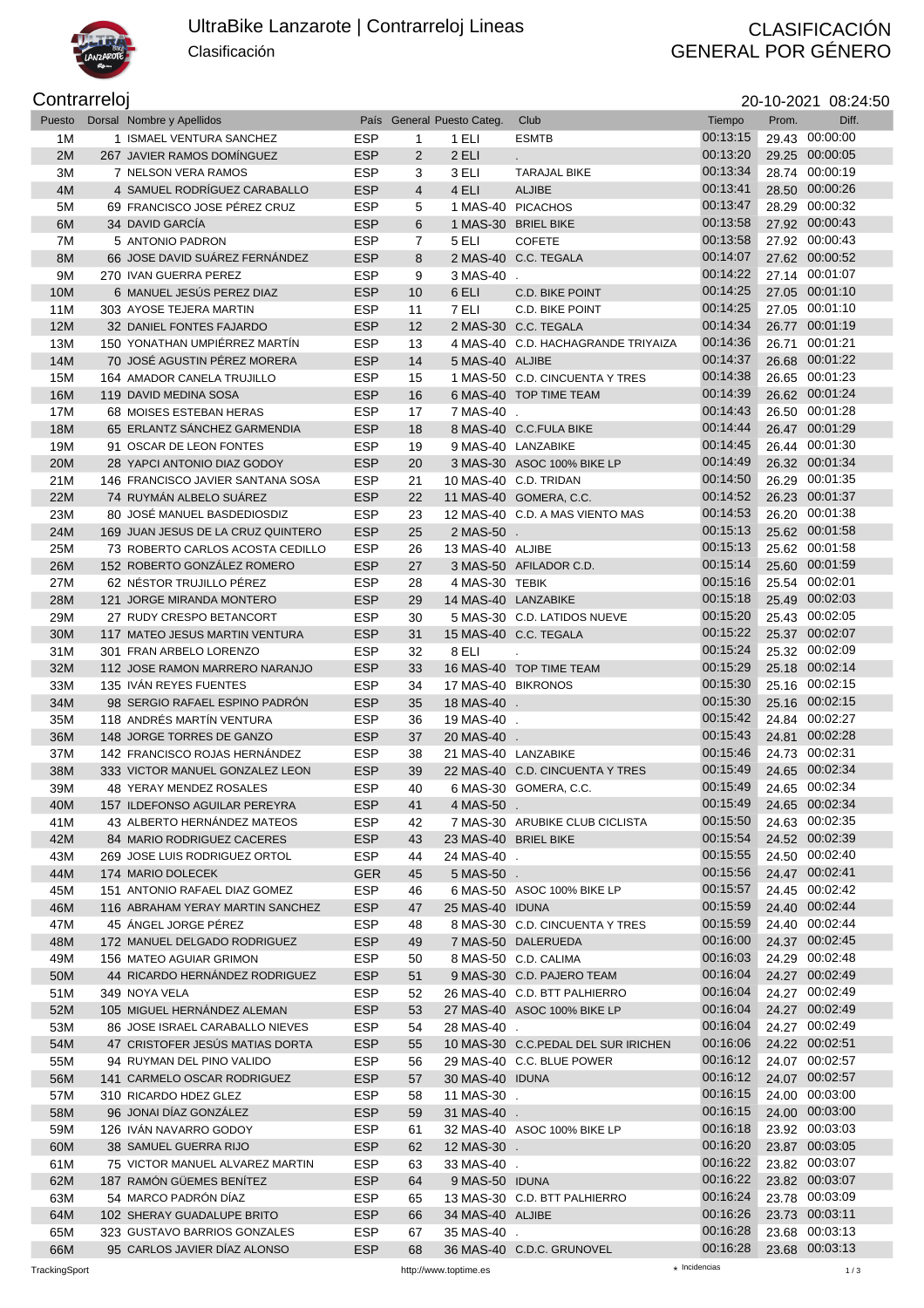| Contrarreloj |                                                               |                          |            |                            |                                                            |                      |       | 20-10-2021 08:24:50              |
|--------------|---------------------------------------------------------------|--------------------------|------------|----------------------------|------------------------------------------------------------|----------------------|-------|----------------------------------|
| Puesto       | Dorsal Nombre y Apellidos                                     |                          |            | País General Puesto Categ. | Club                                                       | Tiempo               | Prom. | Diff.                            |
| 67M          | 207 MARCUS WILLIAMS                                           | <b>GBR</b>               | 69         | 10 MAS-50                  |                                                            | 00:16:30             |       | 23.63 00:03:15                   |
| 68M          | 97 MANUEL ESPAÑA LOPEZ                                        | <b>ESP</b>               | 71         |                            | 37 MAS-40 C.D. CINCUENTA Y TRES                            | 00:16:30             |       | 23.63 00:03:15                   |
| 69M          | 167 JESUS CURBELO CALERO                                      | <b>ESP</b>               | 72         | 11 MAS-50 .                |                                                            | 00:16:30<br>00:16:31 |       | 23.63 00:03:15<br>23.61 00:03:16 |
| 70M<br>71M   | 159 R.ALEXIS ALVAREZ CURBELO<br>318 JOSE MANUEL ALONSO DORTA  | <b>ESP</b><br><b>ESP</b> | 73<br>74   | 38 MAS-40 .                | 12 MAS-50 DALERUEDA                                        | 00:16:34             |       | 23.54 00:03:19                   |
| 72M          | 317 SERGIO B. AFONSO BENITEZ                                  | <b>ESP</b>               | 75         | 39 MAS-40 .                |                                                            | 00:16:34             |       | 23.54 00:03:19                   |
| 73M          | 90 ANDRES CUELLO TORRES                                       | <b>ESP</b>               | 76         | 40 MAS-40 .                |                                                            | 00:16:35             |       | 23.51 00:03:20                   |
| 74M          | 314 NAROJ MACIAS DUARTE                                       | <b>ESP</b>               | 77         | 14 MAS-30 .                |                                                            | 00:16:38             |       | 23.44 00:03:23                   |
| 75M          | 88 NACOR CRUZ AROCHA                                          | <b>ESP</b>               | 78         |                            | 41 MAS-40 C.C. BLUE POWER                                  | 00:16:43             |       | 23.33 00:03:28                   |
| 76M          | 185 JOSÉ LUIS GONZALEZ LAVIN                                  | <b>ESP</b>               | 79         | 13 MAS-50 .                |                                                            | 00:16:44             |       | 23.30 00:03:29                   |
| 77M          | 92 DIEGO CARMELO DEL PINO MARTIN                              | <b>ESP</b>               | 80         |                            | 42 MAS-40 D-ROUTE BIKE                                     | 00:16:46             |       | 23.26 00:03:31                   |
| 78M          | 124 JOSE MIGUEL MORAY                                         | <b>ESP</b>               | 81         | 43 MAS-40 .                |                                                            | 00:16:48             |       | 23.21 00:03:33                   |
| 79M          | 108 ALEJANDRO HIDALGO CASTRO                                  | <b>ESP</b>               | 82         | 44 MAS-40 .                |                                                            | 00:16:50             |       | 23.16 00:03:35                   |
| 80M          | 35 ALEXIS GARCIA DIAZ                                         | <b>ESP</b>               | 83         |                            | 15 MAS-30 C.D. PAJERO TEAM                                 | 00:16:53             |       | 23.09 00:03:38                   |
| 81M          | 49 YERAY MONTESDEOCA RAMOS                                    | <b>ESP</b>               | 84         |                            | 16 MAS-30 C.D.C. GRUNOVEL                                  | 00:16:55<br>00:16:56 |       | 23.05 00:03:40<br>23.03 00:03:41 |
| 82M<br>83M   | 163 VICTOR HUGO BETANCOR<br>182 GUSTAVO ADOLFO GARCÍA RAMÍREZ | <b>ESP</b><br><b>ESP</b> | 85<br>86   |                            | 14 MAS-50 AFILADOR C.D.<br>15 MAS-50 LANZABIKE             | 00:16:56             |       | 23.03 00:03:41                   |
| 84M          | 188 ALBERTO ALEJANDRO GUERRA GARCÍA                           | <b>ESP</b>               | 87         | 16 MAS-50 BRIEL BIKE       |                                                            | 00:16:58             |       | 22.98 00:03:43                   |
| 85M          | 195 ANTONIO MARTÍN REYES                                      | <b>ESP</b>               | 88         |                            | 17 MAS-50 GUAGUEROS C.C.                                   | 00:16:58             |       | 22.98 00:03:43                   |
| 86M          | 82 OLIVERIO CABRERA GARCIA                                    | <b>ESP</b>               | 89         |                            | 45 MAS-40 ARISTA, C.D                                      | 00:17:00             |       | 22.94 00:03:45                   |
| 87M          | 171 VICTOR MANUEL DE LEON TEJERA                              | <b>ESP</b>               | 90         | 18 MAS-50 .                |                                                            | 00:17:02             |       | 22.89 00:03:47                   |
| 88M          | 36 JONATHAN GONZÁLEZ DONATE                                   | <b>ESP</b>               | 91         | 17 MAS-30 .                |                                                            | 00:17:05             |       | 22.82 00:03:50                   |
| 89M          | 33 ANTONIO FUENTECILLA FERNÁNDEZ                              | <b>ESP</b>               | 92         |                            | 18 MAS-30 VALLE DE SOBA                                    | 00:17:14             |       | 22.63 00:03:59                   |
| 90M          | 18 ZENON AFONSO CALERO                                        | <b>ESP</b>               | 93         | 19 MAS-30 .                |                                                            | 00:17:15             |       | 22.60 00:04:00                   |
| 91M          | 22 VICTOR CAMACHO SUAREZ                                      | <b>ESP</b>               | 94         |                            | 20 MAS-30 C.C. BLUE POWER                                  | 00:17:18             |       | 22.54 00:04:03                   |
| 92M          | 130 ENRIQUE PEREZ HERNADEZ                                    | <b>ESP</b>               | 95         |                            | 46 MAS-40 C.D. PAJERO TEAM                                 | 00:17:20             |       | 22.49 00:04:05                   |
| 93M          | 311 JONAY HERNANDEZ DIAZ                                      | <b>ESP</b>               | 96         | 21 MAS-30 .                |                                                            | 00:17:20<br>00:17:21 |       | 22.49 00:04:05<br>22.47 00:04:06 |
| 94M<br>95M   | 113 JUAN FCO MARTIN<br>192 JOSE ADRIAN HERNANDEZ ROCHA        | <b>ESP</b><br><b>ESP</b> | 98<br>99   |                            | 47 MAS-40 AGUIBIKE, C.C.<br>19 MAS-50 C.D. RIQUEZA NATURAL | 00:17:21             |       | 22.47 00:04:06                   |
| 96M          | 51 ALEXIS OJEDA QUINTANA                                      | <b>ESP</b>               | 101        |                            | 22 MAS-30 C.D. SEVEN PRO CYCLING                           | 00:17:24             |       | 22.41 00:04:09                   |
| 97M          | 168 DIEGO DE LA BARRERA GARCIA                                | <b>ESP</b>               | 102        |                            | 20 MAS-50 C.D. LATIDOS NUEVE                               | 00:17:25             |       | 22.39 00:04:10                   |
| 98M          | 161 MIGUEL BARRETO BRITO                                      | <b>ESP</b>               | 103        | 21 MAS-50 .                |                                                            | 00:17:26             |       | 22.37 00:04:11                   |
| 99M          | 200 OSVALDO PIERGENTILI                                       | ARG                      | 104        | 22 MAS-50 SAUCILLO         |                                                            | 00:17:29             |       | 22.30 00:04:14                   |
| 100M         | 132 JORGE PLASENCIA                                           | <b>ESP</b>               | 105        |                            | 48 MAS-40 C.D. CINCUENTA Y TRES                            | 00:17:30             |       | 22.28 00:04:15                   |
| 101M         | 356 ALEJANDRO ESTÉVEZ RODRÍGUEZ                               | <b>ESP</b>               | 106        | 23 MAS-50 .                |                                                            | 00:17:34             |       | 22.20 00:04:19                   |
| 102M         | 322 SANTIAGO ARTEAGA PADRON                                   | <b>ESP</b>               | 107        |                            | 49 MAS-40 C.D. BTT PALHIERRO                               | 00:17:39             |       | 22.09 00:04:24                   |
| 103M         | 354 JOSE JAVIER CONCEPCIÓN PEREZ                              | <b>ESP</b>               | 108        |                            | 24 MAS-50 C.D. PAJERO TEAM                                 | 00:17:41             |       | 22.05 00:04:26                   |
| 104M         | 165 DOMINGO CANO AYALA<br>166 MARCOS CASTILLA SANTOS          | <b>ESP</b>               | 109        |                            | 25 MAS-50 C.D. BTT PALHIERRO<br>26 MAS-50 GUAGUEROS C.C.   | 00:17:45<br>00:17:45 |       | 21.97 00:04:30<br>21.97 00:04:30 |
| 105M<br>106M | 326 SEVERINO CABRERA NAVARRO                                  | ESP<br><b>ESP</b>        | 110<br>111 | 50 MAS-40 .                |                                                            | 00:17:47             |       | 21.93 00:04:32                   |
| 107M         | 358 LÁZARO MANUEL FERNÁNDEZ                                   | <b>ESP</b>               | 112        | 27 MAS-50 .                |                                                            | 00:17:49             |       | 21.88 00:04:34                   |
| 108M         | 19 EDUARDO SAMIR ARTEAGA CASANOVA                             | <b>ESP</b>               | 113        |                            | 23 MAS-30 GOMERA, C.C.                                     | 00:17:54             |       | 21.78 00:04:39                   |
| 109M         | 208 JUAN PEDRO YANES PAZ                                      | <b>ESP</b>               | 114        | 28 MAS-50 .                |                                                            | 00:17:55             |       | 21.76 00:04:40                   |
| 110M         | 374 JUAN SEVERIANO RODRIGUEZ DONIZ                            | <b>ESP</b>               | 115        | 29 MAS-50 .                |                                                            | 00:17:56             |       | 21.74 00:04:41                   |
| 111M         | 338 GIANNI MANCINI ALVAREZ                                    | <b>ESP</b>               | 116        | 51 MAS-40 .                |                                                            | 00:18:00             |       | 21.66 00:04:45                   |
| 112M         | 83 ANTONIO CABRERA GARCIA                                     | <b>ESP</b>               | 117        |                            | 52 MAS-40 ARISTA, C.D                                      | 00:18:04             |       | 21.58 00:04:49                   |
| 113M         | 173 POLI DÍAZ HERNÁNDEZ                                       | <b>ESP</b>               | 118        |                            | 30 MAS-50 C.D. BTT PALHIERRO                               | 00:18:05             |       | 21.56 00:04:50                   |
| 114M<br>115M | 344 SERGIO RODRÍGUEZ MEDERO<br>332 JUAN JESUS GONZALEZ DIAZ   | <b>ESP</b><br><b>ESP</b> | 119<br>120 | 54 MAS-40 .                | 53 MAS-40 CUEVA ONDA                                       | 00:18:09<br>00:18:09 |       | 21.48 00:04:54<br>21.48 00:04:54 |
| 116M         | 106 JUAN ANGEL HERNANDEZ MARRERO                              | <b>ESP</b>               | 121        |                            | 55 MAS-40 C.D.C. GRUNOVEL                                  | 00:18:10             |       | 21.46 00:04:55                   |
| 117M         | 339 EFRAIN CARRERO ESPITIA                                    | <b>ESP</b>               | 122        | 56 MAS-40 .                |                                                            | 00:18:11             |       | 21.44 00:04:56                   |
| 118M         | 59 EDUARDO ROMERO QUINTERO                                    | <b>ESP</b>               | 123        | 24 MAS-30 .                |                                                            | 00:18:16             |       | 21.35 00:05:01                   |
| 119M         | 145 ALEXIS SANTANA ALONSO                                     | <b>ESP</b>               | 124        |                            | 57 MAS-40 C.D. MOTIVE ONE                                  | 00:18:18             |       | 21.31 00:05:03                   |
| 120M         | 101 DAMIÁN GONZÁLEZ DONATE                                    | <b>ESP</b>               | 125        | 58 MAS-40 BIKRONOS         |                                                            | 00:18:18             |       | 21.31 00:05:03                   |
| 121M         | 319 CARLOS ÁLVAREZ PEREZ                                      | <b>ESP</b>               | 126        | 59 MAS-40 .                |                                                            | 00:18:19             |       | 21.29 00:05:04                   |
| 122M         | 308 JONATHAN DE FELIPE LORENZO                                | <b>ESP</b>               | 127        |                            | 25 MAS-30 C.D. HILERA                                      | 00:18:28             |       | 21.11 00:05:13                   |
| 123M         | 181 SANTIAGO GARCIA MEDINA                                    | <b>ESP</b>               | 128        |                            | 31 MAS-50 C.D. MACACO FIT                                  | 00:18:30             |       | 21.08 00:05:15                   |
| 124M         | 93 BENITO JAVIER DEL PINO MARTIN                              | <b>ESP</b>               | 129        |                            | 60 MAS-40 D-ROUTE BIKE                                     | 00:18:32<br>00:18:38 |       | 21.04 00:05:17                   |
| 125M<br>126M | 268 SERGIO GARCIA ROQUE<br>147 YERAY SUAREZ PESTANA           | <b>ESP</b><br><b>ESP</b> | 130<br>131 | 32 MAS-50 .<br>61 MAS-40 . |                                                            | 00:18:48             |       | 20.93 00:05:23<br>20.74 00:05:33 |
| 127M         | 368 GILBERTO MONTESDEOCA GUTIERREZ                            | <b>ESP</b>               | 132        | 33 MAS-50 COFETE           |                                                            | 00:18:48             |       | 20.74 00:05:33                   |
| 128M         | 191 JUAN MANUEL HERNANDEZ RAMOS                               | <b>ESP</b>               | 133        | 34 MAS-50 IDUNA            |                                                            | 00:18:51             |       | 20.68 00:05:36                   |
| 129M         | 305 BRYAN JOSE HERVA SANCHEZ                                  | <b>ESP</b>               | 134        | 1 JUN                      | LANZABIKE                                                  | 00:18:51             |       | 20.68 00:05:36                   |
| 130M         | 123 BABY MORALES RODRIGUEZ                                    | <b>ESP</b>               | 135        | 62 MAS-40 .                |                                                            | 00:18:51             |       | 20.68 00:05:36                   |
| 131M         | 196 ARMINDO MONTEVERDE ESPINOSA                               | <b>ESP</b>               | 136        |                            | 35 MAS-50 C.D. BTT PALHIERRO                               | 00:18:58             |       | 20.56 00:05:43                   |
| 132M         | 352 JOSÉ ARTILES TRUJILLO                                     | <b>ESP</b>               | 137        | 36 MAS-50 .                |                                                            | 00:18:58             |       | 20.56 00:05:43                   |
| 133M         | 210 JOSE LUIS CANO AYALA                                      | <b>ESP</b>               | 138        |                            | 1 MAS-60 C.D. BTT PALHIERRO                                | 00:19:01             |       | 20.50 00:05:46                   |
| 134M         | 190 DESIDERIO WALDO HERNÁNDEZ                                 | <b>ESP</b>               | 140        | 37 MAS-50 .                |                                                            | 00:19:04             |       | 20.45 00:05:49                   |
| 135M         | 370 JUAN LUIS PADRÓN MORALES                                  | <b>ESP</b>               | 141        |                            | 38 MAS-50 C.D. BTT PALHIERRO                               | 00:19:06             |       | 20.41 00:05:51                   |
| 136M         | 134 JORGE IVAN QUINTERO CARDENAS                              | <b>ESP</b>               | 142        |                            | 63 MAS-40 DALERUEDA                                        | 00:19:09             |       | 20.36 00:05:54                   |